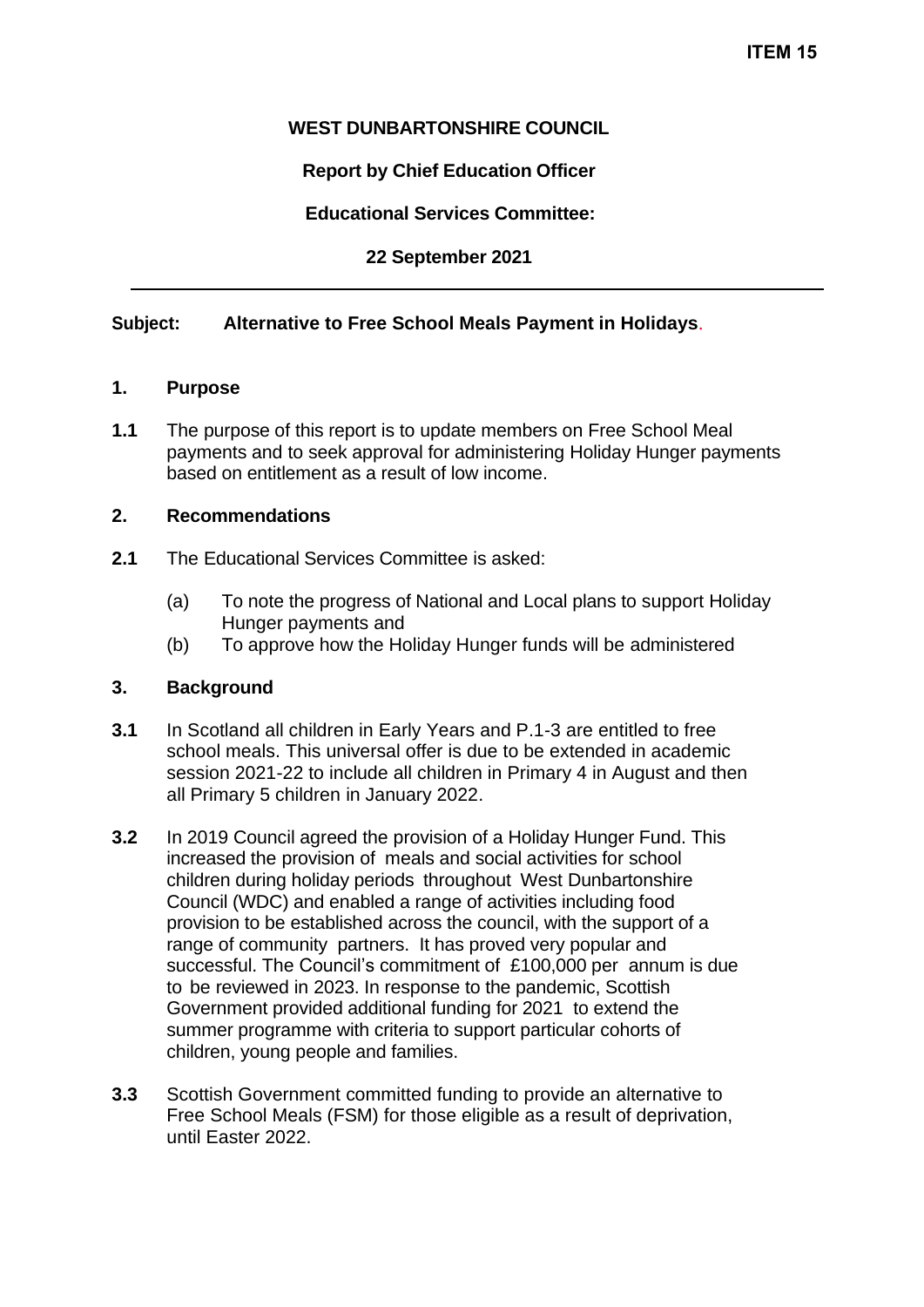- **3.4** Currently in WDC a FSM alternative holiday payment is provided to parents of all children in Early Years establishments and as a universal offer to parents of all children in P.1-3. This results in additional costs to the Council as funding from Scottish Government is only provided for those eligible as a result of deprivation. At present two-thirds of the P.1- 3 payments and all Early Years payments are to parents who do not qualify under the current SG deprivation criteria.
- **3.5** Weekly payments per child are currently £24.50 for those in Early Learning and Childcare and £25.00 for school aged children. These payments are issued at October, Christmas, February , Easter and Summer holiday periods.

### **4. Main Issues**

- **4.1** Expansion of FME in August 2021 to all pupils in Primary 4 and to all pupils in Primary 5 in January 2022 ,will result by the end of the year, in 44% of the payments allocated being to families who do not live in deprivation. This would be a direct cost to the Council as it is not covered by the funding from Scottish Government for those in need.
- **4.2** A funding gap will arise which will increase year on year as the roll out of FSM to all primary pupils continues.
- **4.3** It is proposed that FSM holiday payments are amended to reflect the eligibility criteria laid out by Scottish Government and that payments are made only to those eligible due to deprivation .

## **5. People Implications**

**5.1** There are no people implications as a result of this report.

## **6. Financial and Procurement Implications**

- **6.1** In 2020/21 the Scottish Government provided funding of £680k to cover FSM payments from October to March. Our expenditure was £757k with the excess effectively covered by an underspend in the food purchases budget within Catering Services which arose primarily as a direct consequence of prolonged school closures.
	- **6.2** For 2021/22 our projected expenditure on FSM holiday payments to Easter 2022 will be approximately £1.201m. WDC has SG funding for 2021/22 of £606k which includes £120k received in March 2021 but carried forward to cover Easter 2021. There will therefore be net expenditure of £595k given our current policy towards free school meal payments and its extension to P4 and P5.

Expenditure to date **EXPEDITE EXPENDITE EXPENDITE EXPENDITE EXPENDITE EXPENDITE EXPENDITE EXPENDITE EXPENDITE**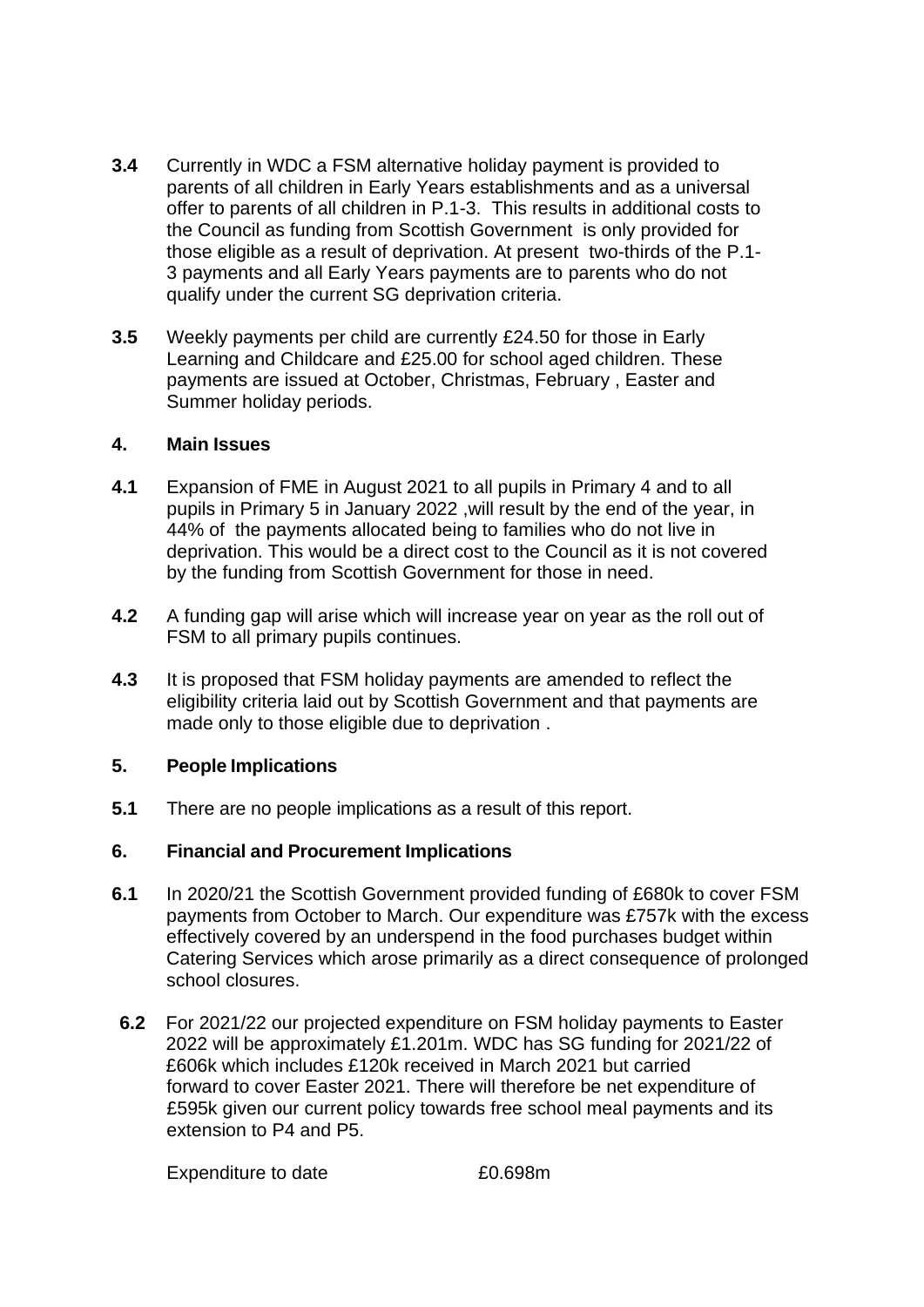Forecast expenditure to Easter 2022 £0.503m

| Total projected expenditure               | £1.201m |
|-------------------------------------------|---------|
| Total Scottish Government Funding £0.606m |         |
| Net expenditure                           | £0.595m |

- **6.3** This total expenditure of £1.201m includes £526k paid to those who are not eligible under SG criteria and is not covered by Scottish Government funding with some £165k of this attributable to payments to Early Years.
- **6.4** Restricting payments to those children living in deprivation would cost about £675k against total funding of £606k.

## **7. Risk Analysis**

- **7.1** If the Council is unable to ensure positive outcomes for children, we will not be meeting their needs (Children and Young People Act 2014) (Equalities Act 2010).
- **7.2** As stated earlier in paragraph 6.1 although our FSM payments in 2020/21 were greater than the level of assistance provided by the Scottish Government the excess expenditure could be covered by the underspend in the Council's food purchases budget within Catering Services (as a result of school closures). It is unlikely that such an underspend will reoccur in 2021/22 to cover the shortfall highlighted in 6.2 above. A tighter approach towards the Council's FSM payments over the holiday periods is therefore required to avoid an overspend. The council must work within the principles of Best Value with these additional funds.

## **8. Equalities Impact Assessment (EIA)**

**8.1** This fund and governance enhances the quality of the service provided to the children and young people who receive it and therefore can be seen to have a positive impact on them. However there would be a negative impact on the cohort of families who previously received payments and would no longer do so as they are not eligible. (App.1 Equalities Impact Assessment)

#### **9. Environmental Sustainability**

**9.1** There are no environmental implications with this report.

## **10 Consultation**

**10.1** Legal Services and the Section 95 Officer have been consulted in relation to the content of this report.

## **11. Strategic Assessment**

**11.1** This report reflects the Council's aspiration to reduce inequalities for